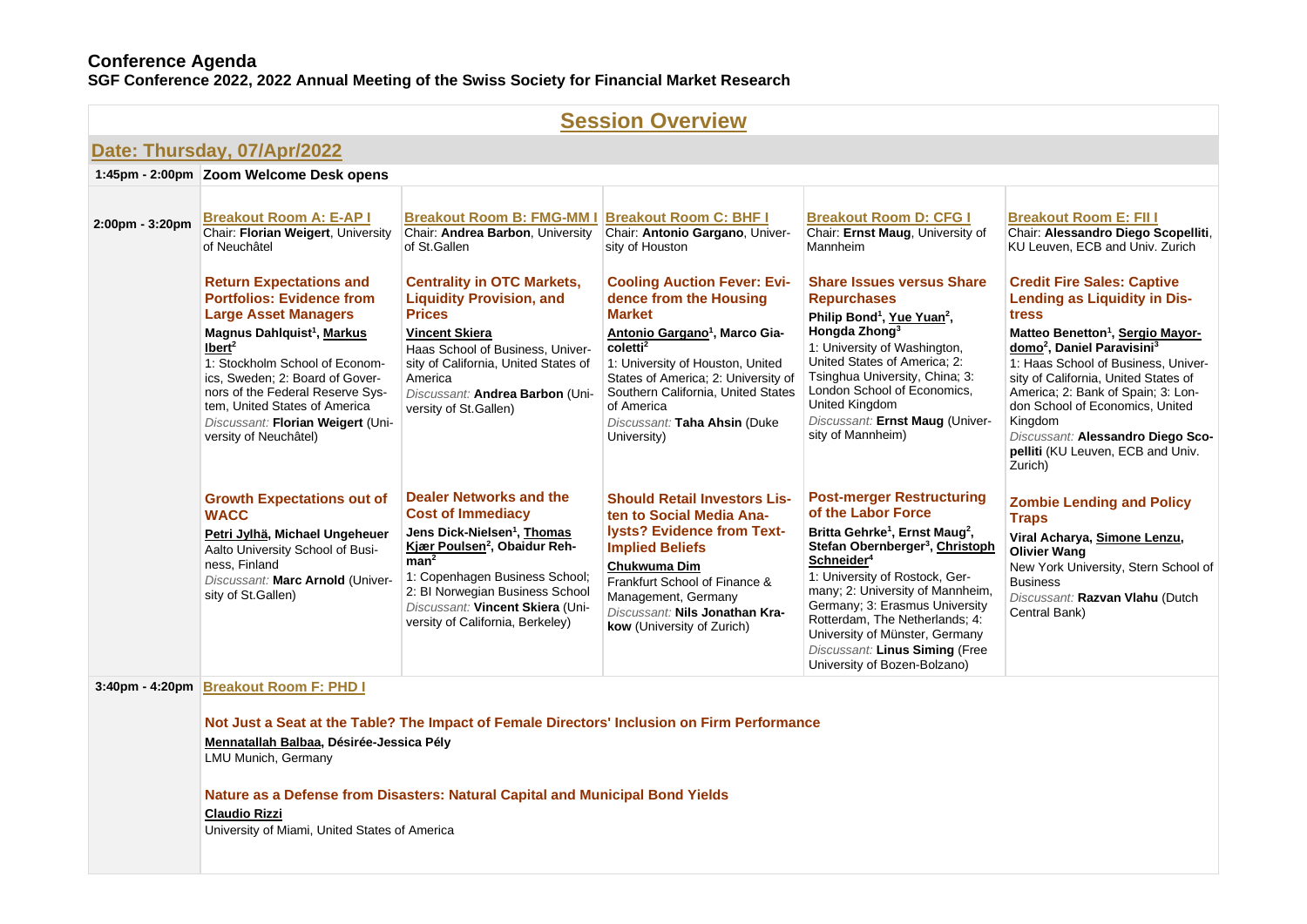## **Conference Agenda SGF Conference 2022, 2022 Annual Meeting of the Swiss Society for Financial Market Research**

| 4:40pm - 6:00pm | <b>Breakout Room A: E-AP II</b><br>Chair: Hugues Langlois, HEC<br>Paris<br><b>Asset Pricing Implications</b><br>of the Mismatch Between<br><b>Performance Window and</b><br><b>Benchmark Duration</b><br>Idan Hodor <sup>1</sup> , Fernando Zapa-<br>tero <sup>2</sup><br>1: Monash University, Australia; 2:<br>Boston University, United States<br>of America<br>Discussant: Heiner Beck-<br>meyer (University of Muenster) | <b>Breakout Room B: FMG - IF I</b><br>Chair: Christoph Meinerding,<br>Deutsche Bundesbank<br><b>Concealed Carry</b><br>Spencer Andrews <sup>1</sup> , Ric Col-<br>acito <sup>1</sup> , Max Croce <sup>2</sup> , Federico Ga-<br>vazzoni <sup>3</sup><br>1: University of North Carolina at<br>Chapel Hill; 2: Bocconi University;<br>3: BI Norwegian Business School<br>Discussant: Christoph Meiner-<br>ding (Deutsche Bundesbank) | <b>Breakout Room C: BHF II</b><br>Chair: Matthias Weber, University<br>of St. Gallen<br><b>Fund manager narcissism</b><br>Anna-Lena Bauer, Dominik<br>Scheld, Oscar A. Stolper<br>University of Marburg, Germany<br>Discussant: Sabine Ber-<br>nard (Leibniz Institute for Finan-<br>cial Research SAFE)                                                                                                                                              | <b>Breakout Room D: CFG II</b><br>Chair: Miriam Schwartz-Ziv, He-<br>brew University of Jerusalem<br><b>The Voting Premium</b><br>Doron Levit <sup>1,4</sup> , Nadya Mal-<br>enko <sup>1,3,5</sup> , Ernst Maug <sup>1,2</sup><br>1: European Corporate Govern-<br>ance Institute (ECGI), Belgium; 2:<br>University of Mannheim, Germany;<br>3: University of Michigan, United<br>States of America; 4: University of<br>Washington, United States of<br>America; 5: CEPR, United King-<br>dom<br>Discussant: Miriam Schwartz-<br>Ziv (Hebrew University of Jerusa-<br>lem) | <b>Breakout Room E: FII II</b><br>Chair: Mancy Luo, Erasmus Univer-<br>sity<br><b>Social Inflation</b><br>Sangmin Oh<br>University of Chicago Booth School<br>of Business, United States of Amer-<br>ica<br>Discussant: Alexandru Barbu (Lon-<br>don Business School)               |
|-----------------|-------------------------------------------------------------------------------------------------------------------------------------------------------------------------------------------------------------------------------------------------------------------------------------------------------------------------------------------------------------------------------------------------------------------------------|-------------------------------------------------------------------------------------------------------------------------------------------------------------------------------------------------------------------------------------------------------------------------------------------------------------------------------------------------------------------------------------------------------------------------------------|-------------------------------------------------------------------------------------------------------------------------------------------------------------------------------------------------------------------------------------------------------------------------------------------------------------------------------------------------------------------------------------------------------------------------------------------------------|-----------------------------------------------------------------------------------------------------------------------------------------------------------------------------------------------------------------------------------------------------------------------------------------------------------------------------------------------------------------------------------------------------------------------------------------------------------------------------------------------------------------------------------------------------------------------------|-------------------------------------------------------------------------------------------------------------------------------------------------------------------------------------------------------------------------------------------------------------------------------------|
|                 | <b>Asset Allocation and Liquid-</b><br>ity in Response to a Risk<br><b>Shock</b><br>Stefan Voigt <sup>1</sup> , Albert J. Menk-<br>veld <sup>2</sup> , Nikolaus Hautsch <sup>3</sup><br>1: København Universitet, Den-<br>mark and Danish Finance Insti-<br>tute; 2: VU Amsterdam, The Neth-<br>erlands; 3: University of Vienna,<br>Austria<br>Discussant: Hugues Lan-<br>glois (HEC Paris)                                  | <b>FX Liquidity Risk and Carry</b><br><b>Trade Premia</b><br>Paul Söderlind, Fabricius So-<br>mogyi<br>University of St.Gallen, Switzer-<br>land<br>Discussant: Ramin Hassan (Uni-<br>versity of Minnesota)                                                                                                                                                                                                                         | <b>Asset Pricing In a World of</b><br><b>Imperfect Foresight</b><br>Peter Bossaerts <sup>1</sup> , Felix Fattin-<br>ger <sup>2</sup> , Frans van den Bogaerde <sup>3</sup> ,<br>Wenhao Yang <sup>4</sup><br>1: University of Melbourne and<br>University of Cambridge; 2: Vi-<br>enna University of Economics and<br>Business: 3: FM Investors: 4: Chi-<br>nese University of Hong Kong<br>Discussant: Matthias Weber (Uni-<br>versity of St. Gallen) | <b>Which Firms Require More</b><br><b>Governance? Evidence from</b><br><b>Mutual Funds' Revealed</b><br><b>Preferences</b><br><b>Irene Yi</b><br>University of Toronto, Canada<br>Discussant: Nataliya Gerasi-<br>mova (Norwegian School of Eco-<br>nomics)                                                                                                                                                                                                                                                                                                                 | Why is there so much side-by-<br>side management in the ETF<br>industry?<br>Mancy Luo <sup>1</sup> , David Schumacher <sup>2</sup><br>1: Erasmus University Rotterdam; 2:<br>McGill University, Canada<br>Discussant: Nic Schaub (WHU -<br>Otto Beisheim School of Manage-<br>ment) |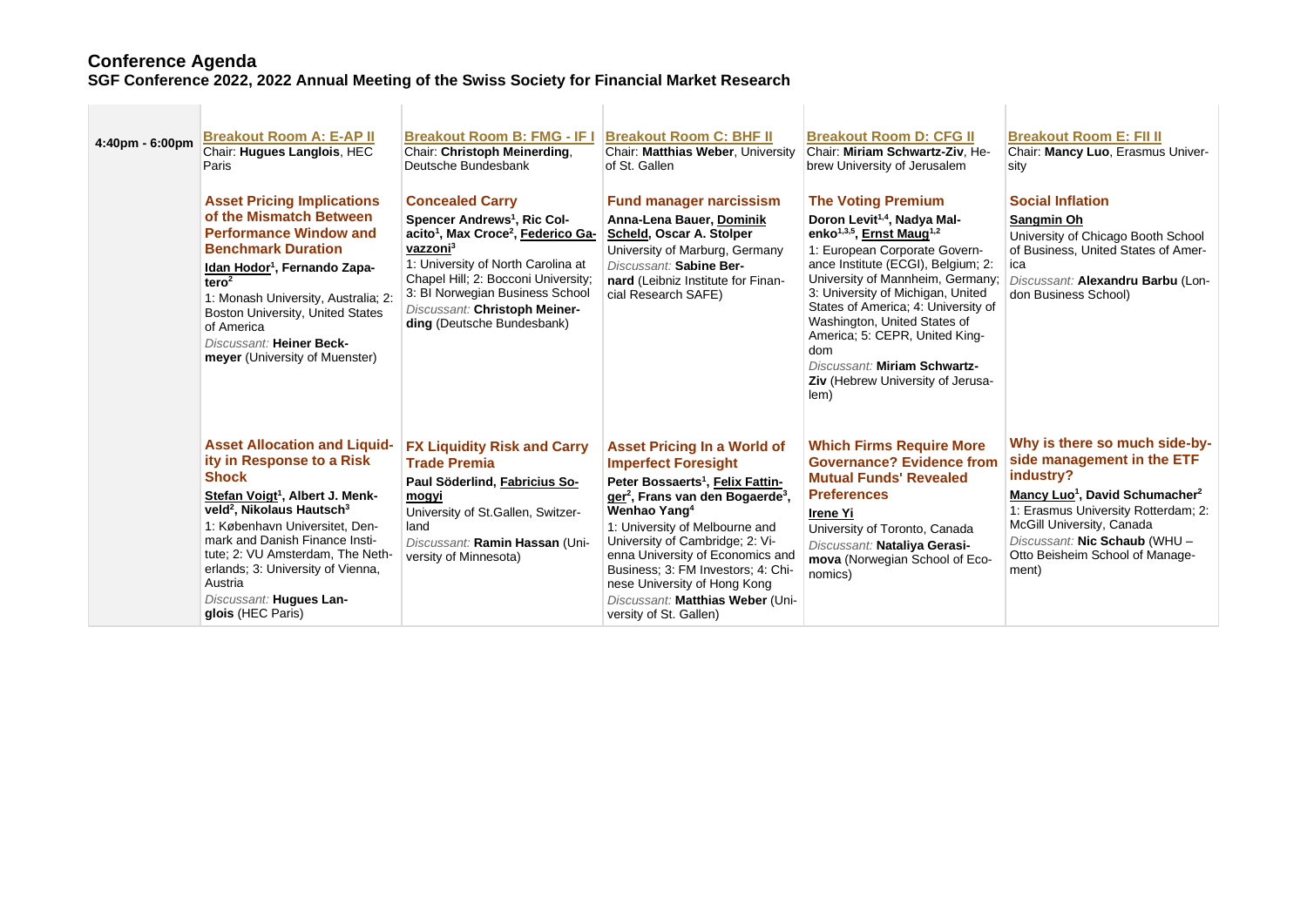# **Date: Friday, [08/Apr/2022](https://www.conftool.net/sgf2022/index.php?page=browseSessions&form_date=2022-04-08&presentations=show)**

|                 | 1:45pm - 2:00pm Zoom Welcome Desk opens                                                                                                                                                                                                                                                                                                                   |                                                                                                                                                                                                                                                                                                                                      |                                                                                                                                                                                                                                                                                                                                                                                                                                                                   |                                                                                                                                                                                                                                                                                                                                                                                                                                                                      |                                                                                                                                                                                                                                                                                                                                                                                                 |  |
|-----------------|-----------------------------------------------------------------------------------------------------------------------------------------------------------------------------------------------------------------------------------------------------------------------------------------------------------------------------------------------------------|--------------------------------------------------------------------------------------------------------------------------------------------------------------------------------------------------------------------------------------------------------------------------------------------------------------------------------------|-------------------------------------------------------------------------------------------------------------------------------------------------------------------------------------------------------------------------------------------------------------------------------------------------------------------------------------------------------------------------------------------------------------------------------------------------------------------|----------------------------------------------------------------------------------------------------------------------------------------------------------------------------------------------------------------------------------------------------------------------------------------------------------------------------------------------------------------------------------------------------------------------------------------------------------------------|-------------------------------------------------------------------------------------------------------------------------------------------------------------------------------------------------------------------------------------------------------------------------------------------------------------------------------------------------------------------------------------------------|--|
|                 | 2:00pm - 3:20pm Breakout Room A: E-AP III<br>Chair: George Skiadopoulos,<br>Queen Mary University of London,<br>UK, and University of Piraeus,<br>Greece<br><b>Decrypting the Digital Econ-</b><br>omy: The Digital Alpha and<br><b>Its Origins</b><br>Mingyi Hua<br><b>HEC Paris, France</b><br>Discussant: Vitaly Orlov (Univer-<br>sity of St. Gallen) | <b>Breakout Room B: T-AP I</b><br>Chair: Fabricius Somogyi, Univer-<br>sity of St.Gallen<br><b>The Asset Durability Pre-</b><br>mium<br>Kai Li <sup>1</sup> , Chi-Yang Tsou <sup>2</sup><br>1: Peking University, China; 2:<br>University of Manchester, United<br>Kingdom<br>Discussant: Simon Stehle (Uni-<br>versity of Konstanz) | <b>Breakout Room C: BHF III</b><br>Chair: Lorenz Kueng, Università<br>della Svizzera Italiana (USI)<br><b>Household Leverage and La-</b><br>bor Market Outcomes: Evi-<br>dence from a Macropruden-<br>tial Mortgage Restriction<br>Gazi Kabas <sup>1</sup> , Kasper Roszbach <sup>2</sup><br>1: University of Zurich & Swiss Fi-<br>nance Institute, Switzerland; 2:<br>Norges Bank & University of Gro-<br>ningen<br>Discussant: Karolin Kirschen-<br>mann (ZEW) | <b>Breakout Room D: CFG III</b><br>Chair: Alminas Zaldokas, HKUST<br><b>Competition and the Reputa-</b><br>tional Costs of Litigation<br>Felix von Meyerinck <sup>1</sup> , Vesa<br>Pursiainen <sup>2</sup> , Markus Schmid <sup>2</sup><br>1: Tilburg University, The Nether-<br>lands; 2: University of St.Gallen,<br>Switzerland<br>Discussant: Alminas Zaldo-<br>kas (HKUST)                                                                                     | <b>Breakout Room E: FII III</b><br>Chair: Sebastian Doerr, Bank for In-<br>ternational Settlements<br><b>Intermediary-Based Loan</b><br><b>Pricing</b><br>Pierre Mabille <sup>1</sup> , Olivier Wang <sup>2</sup><br>1: INSEAD, France: 2: NYU Stern.<br><b>United States of America</b><br>Discussant: Sebastian Doerr (Bank<br>for International Settlements)                                 |  |
|                 | <b>Climate Change Exposure</b><br>and Stock Return Predicta-<br>bility<br>Cheng Sun, Jiangmin Xu, Yihui<br>You<br>Peking University, China<br>Discussant: George Skiadopou-<br>los (Queen Mary University of<br>London, UK, and University of Pi-<br>raeus, Greece)                                                                                       | <b>Earnings growth uncertainty</b><br>and the cross-section of eq-<br>uity valuation<br>Ella D.S. Patelli<br>HEC Montréal, Canada<br>Discussant: Fabricius So-<br>mogyi (University of St.Gallen)                                                                                                                                    | <b>How Do Retail Investors Re-</b><br>spond to the Zero Lower<br>Bound?<br>Alexander Schandlbauer <sup>1</sup> , Stef-<br>fen Meyer <sup>1</sup> , Charline Uhr <sup>1</sup> , Mi-<br>chaela Pagel <sup>2</sup><br>1: University of Southern Den-<br>mark; 2: Columbia Business<br>School, United States of America<br>Discussant: Lorenz Kueng (Uni-<br>versity of Lugano (USI), Swiss Fi-<br>nance Institute (SFI), and CEPR)                                   | <b>Information Complementari-</b><br>ties and the Dynamics of<br><b>Transparency Shock Spillo-</b><br><b>vers</b><br>Shantanu Banerjee <sup>1</sup> , Sudipto<br>Dasgupta <sup>2</sup> , Rui Shi <sup>2</sup> , Jiali Yan <sup>3</sup><br>1: Lancaster University, United<br>Kingdom; 2: Chinese University of<br>Hong Kong; 3: The University of<br>Liverpool, United Kingdom<br>Discussant: Christoph Sex-<br>troh (Tilburg School of Economics<br>and Management) | "There is no Planet B" but for<br><b>Banks There are "Countries B</b><br>to Z": Domestic Climate Pol-<br>icy and Cross-Border Bank<br>Lending<br>Emanuela Benincasa <sup>1</sup> , Gazi Ka-<br>bas <sup>1</sup> , Steven Ongena <sup>1,2</sup><br>1: University of Zurich and Swiss Fi-<br>nance Institute; 2: KU Leuven,<br>NTNU and CEPR<br>Discussant: Ralph de Haas (EBRD<br>and KU Leuven) |  |
| 3:40pm - 4:20pm | <b>Breakout Room F: PHD II</b><br><b>Bank Specialization and the Design of Loan Contracts</b><br>Marco Giometti <sup>1</sup> , Stefano Pietrosanti <sup>2</sup>                                                                                                                                                                                           | 1: The Wharton School, University of Pennsylvania, United States of America; 2: Bank of Italy                                                                                                                                                                                                                                        |                                                                                                                                                                                                                                                                                                                                                                                                                                                                   |                                                                                                                                                                                                                                                                                                                                                                                                                                                                      |                                                                                                                                                                                                                                                                                                                                                                                                 |  |

**Mental Accounting and the Marginal Propensity to Consume René Bernard1,2**

1: Deutsche Bundesbank, Germany; 2: Goethe University, Frankfurt am Main